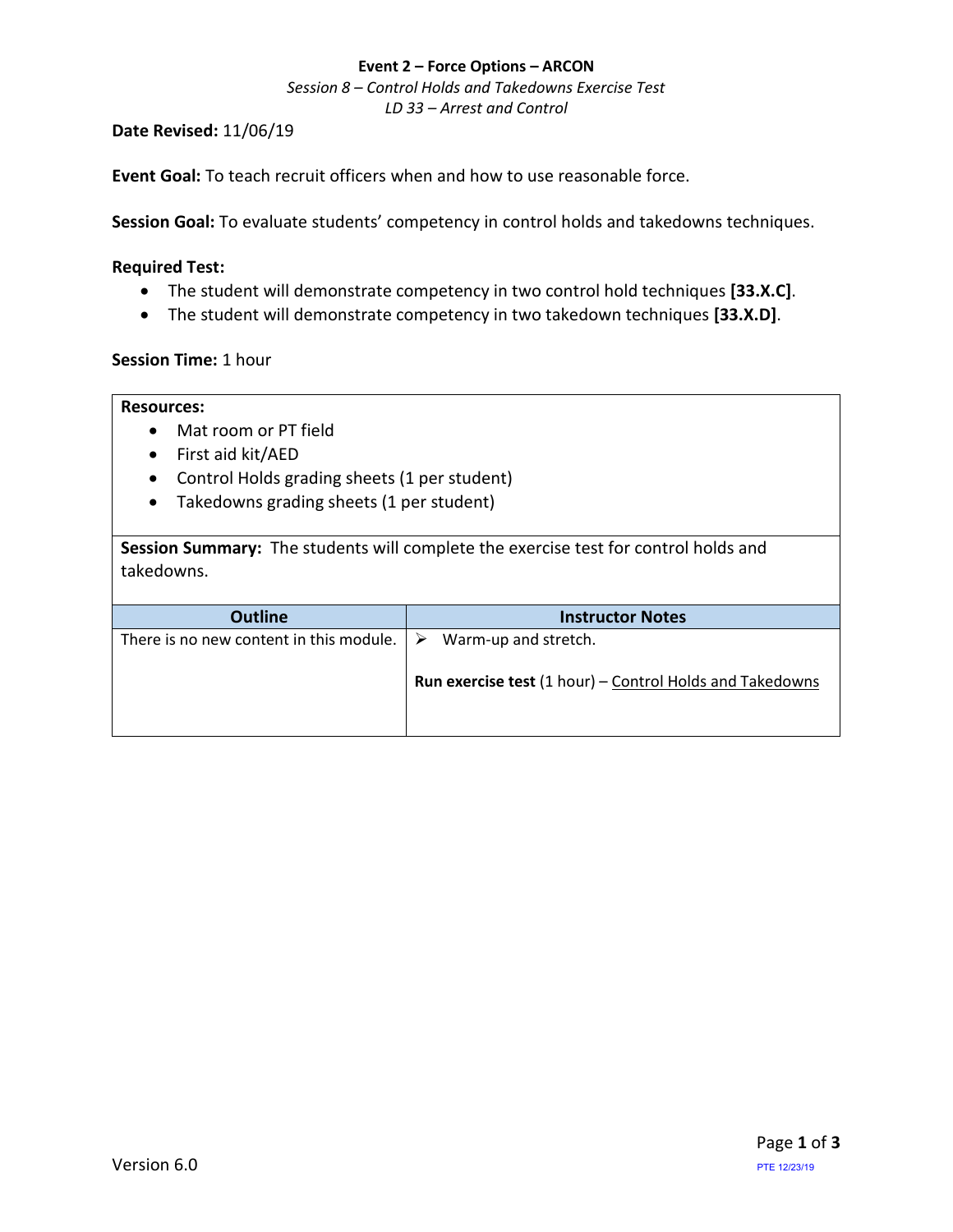# **Event 2 – Force Options – ARCON** *Session 8 – Control Holds and Takedowns Exercise Test LD 33 – Arrest and Control* **Exercise Test – Control Holds [and Takedowns](#page-0-0)**

<span id="page-1-0"></span>**Purpose:** This activity will evaluate the students' ability to demonstrate proper control hold and takedown techniques.

**Description:** The instructor will first notify the class that this is an evaluated activity and ask if there are any final questions before the test begins. The students will then wait outside in pairs to be called in by an instructor. Each available instructor (use as many as are available) will call in a pair of students and test them individually, with one student playing the role of the suspect, and the other as the officer being evaluated.

The instructor will order the student to demonstrate a C-grip position of advantage and rear arm finger flex on the left side. The instructor will then order the student to demonstrate a Cgrip position of advantage and rear arm finger flex on the right side. Once the student has control the instructor will ask the student to demonstrate handcuffing from the rear arm finger flex. The suspect should provide only the correct suspect behavior and indicators for the technique and nothing else.

The instructor will then order the student to demonstrate a straight armlock takedown and body fold takedown. The suspect should provide only the correct suspect behavior and indicators for the technique and nothing else.

The instructor should use the appropriate control holds and takedowns grading sheets to evaluate the student. After evaluation, the students will switch roles and the new officer will be evaluated in the same manner. Once both students have been evaluated, the instructor will go call another pair of students into the room for testing.

# **Resources needed:**

- Mat room
- First aid kit
- Clipboards (1 per instructor)
- Control Holds grading sheet (1 per student)
- Takedowns grading sheet (1 per student)

# **Required Test:**

- An exercise test that requires the student to demonstrate competency in a minimum of two control hold techniques **[33.X.C]**.
- An exercise test that requires the student to demonstrate competency in a minimum of two takedown techniques **[33.X.D]**.
- The student will demonstrate competency in the following performance dimensions:
	- o Safety
	- o Awareness
	- o Balance